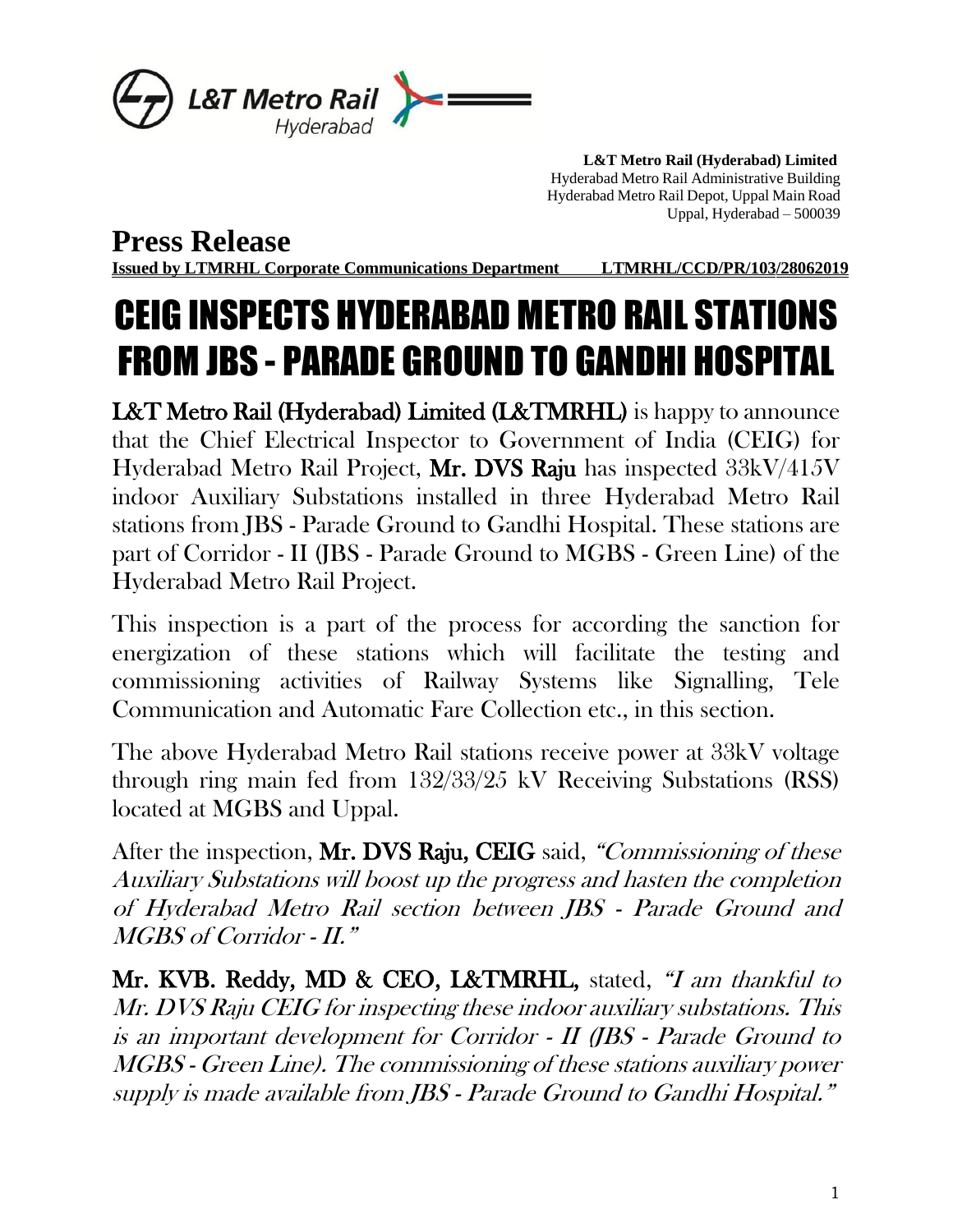

Mr. DVS Raju, CEIG along with other officials inspecting an auxiliary substation.



Mr. DVS Raju, CEIG along with other officials inspecting an auxiliary substation.